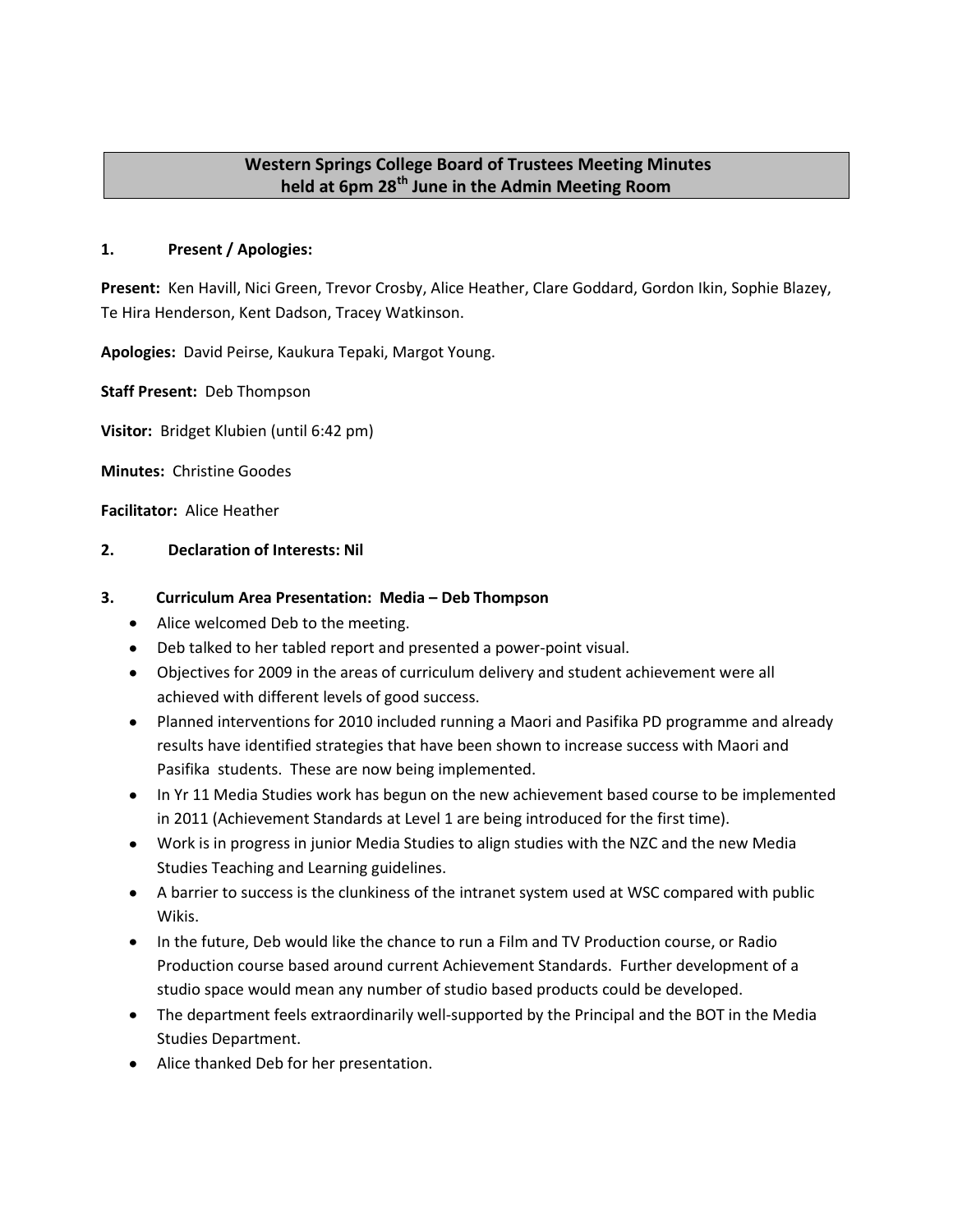# **4. Strategic Decisions:**

## **Leisuretime Learning Ltd – Adult Community Education Programme – Bridget Klubien**

- Bridget talked to her tabled report.
- She asked the board to consider giving her another 2-3 years to build up courses. Bridget now receives no government funding.
- The competition from surrounding schools still receiving government funding has lead to a more competitive environment than expected.
- Bridget had hoped to pay the school \$10 per hour for classroom hire from 2011. This is not going to be possible. She was hopeful the Board will continue to hire her the rooms at \$5 per hour in 2011.
- Discussion continued with Bridget then she left the meeting at 6.42pm. The board continued the discussion.
- Tracey talked about another company which hires our rooms for a higher hourly rate.
- Ken talked to the motion on the tabled motion. The motion being, "That the board continues to sponsor Leisuretime Learning Ltd as proposed in its term 2 board report in order to ensure the ongoing delivery of a community education programme based at WSC".
- He talked about the philosophy of the school and the community having its own community education programme. There was an understanding that we would support this until at least mid 2011
- The questions were asked. "Are we covered by insurance?" "Does Bridget have Public Liability?" "Do we have an agreement?"
- It was agreed to conduct an investigation into these matters including all facility hirers and bring the resolution back to the next board meeting. **(task 1 Ken/Tracey)**

# **Newsletters – Gordon Ikin**

- Gordon talked to the PAG's biggest issue the delivery of newsletters and the sharing of information.
- They would like newsletters delivered faster via email , and better use of digital technology.
- Ken said the newsletter was on the website but other board members said this does not work from a parental point of view. They needed an email alert when the newsletter was published.
- Information sharing via email was the way to go and Alice said she remembered from a previous meeting that this work was going to be resourced.
- In her absence, Margot asked if PAG might be asked to provide/coordinate the resources to get all the email addresses entered/updated.
- People without internet access should be posted a newsletter and where there was a split family, the facility made to send two newsletters, one to each parent.
- Ken said that over the past two years all emails collected at enrolment time have been entered into the database, but seniors still have to be collected.
- Gordon said that a mail box on the website could be a way of collecting these.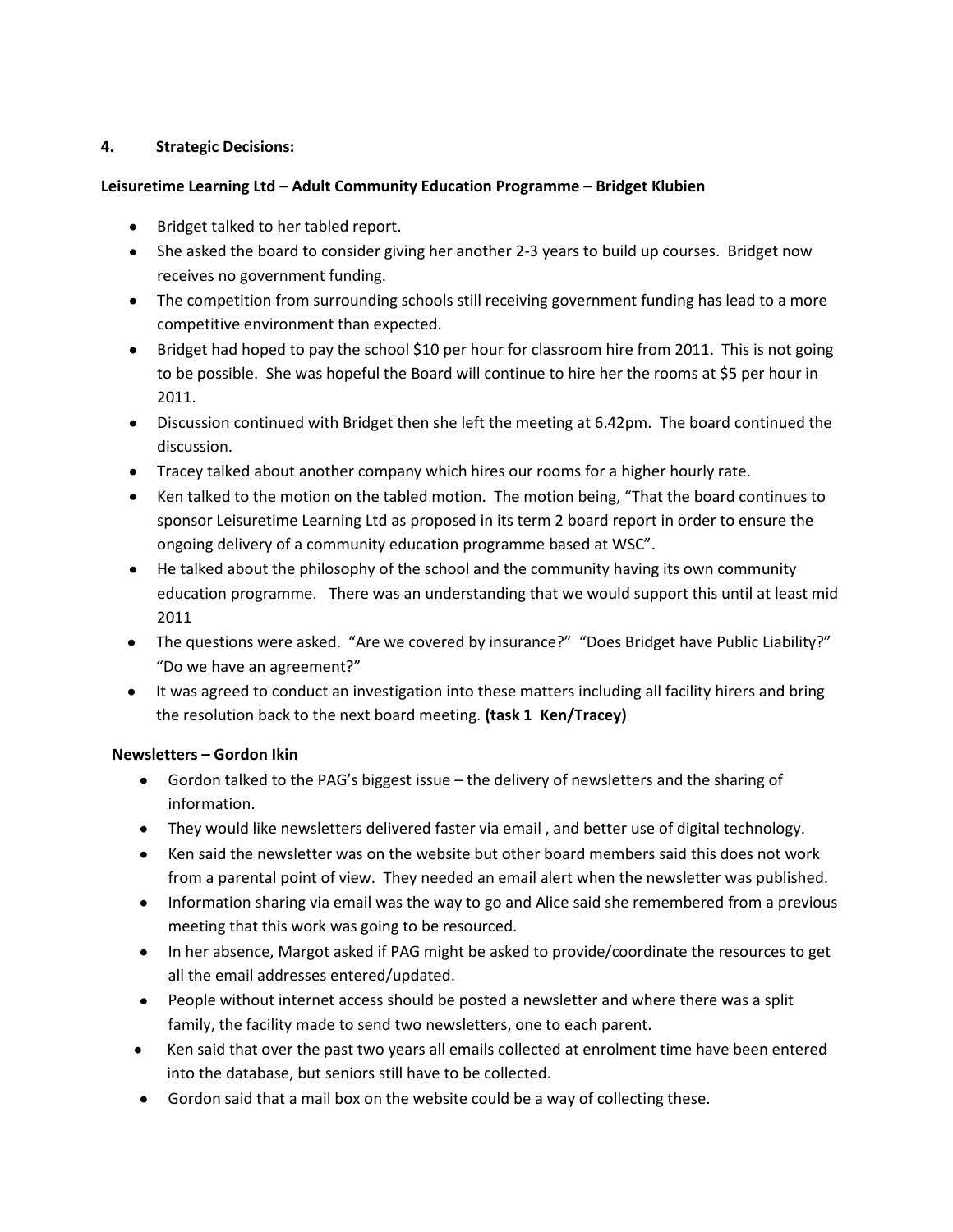- The database could be split into years i.e. Yr 9, Yr 10, Yr 11, Yr 12 & Yr 13.
- A concern was raised about the amount of time this would take and the ongoing amount of time it would take to keep the database up to date.
- We need to tap into the potential resources that our parents might be able to offer.
- The newsletter also needed to be revamped.
- A timeframe was arranged for an update on progress to be reported at the next board meeting and for the new system to be set up within two newsletters**. (task 2 – Ken Havill**)

That systems are urgently put in place to enable all parents/caregivers who wish to receive the school newsletters by email to have this option available to them if they choose.

Gordon Ikin / Clare Goddard Carried

## **Review of Board of Trustees Elections**

- Gordon talked to this.
- He was concerned that there was no mention of a candidates' meeting earlier in the process.
- Should it go to election, the date and time of a candidate's meeting should have been in the initial election pack mailout. Also, the time set for the candidates' meeting proved not to be a good time. A time later in the evening was suggested.
- Trevor tabled statistics from other schools' elections. In spite of the low turnout to the meeting, Western Springs College had the highest voter response for the main state secondary schools in our general area.

That a process be written up explaining the role of the Board, the Secretary, the Returning Officer. When this process is written up, people should be informed of their role and their responsibilities.

Gordon Ikin / Tracey Watkinson carried

• The check list steps for the Returning Officer should be peer reviewed. Trevor to do a draft and bring back to the next board meeting **(task 3 – Trevor Crosby)**

That a review of how the school conducts board elections be undertaken with some urgency so that information provided to parents/caregivers can be dramatically improved prior to the holding of the next board election.

Gordon Ikin / Clare Goddard Carried

### **Audited 2009 Accounts**

- Trevor talked to the tabled Consolidated and WSC audited 2009 accounts.
- He pointed out an operating surplus of \$77,392 for 2009.
- Christine to reissue page 21 without the handwriting on it. **(task 4 Christine Goodes)**
- Clare congratulated the staff on the audit.
- Ken acknowledged Trevor's support with the accounts.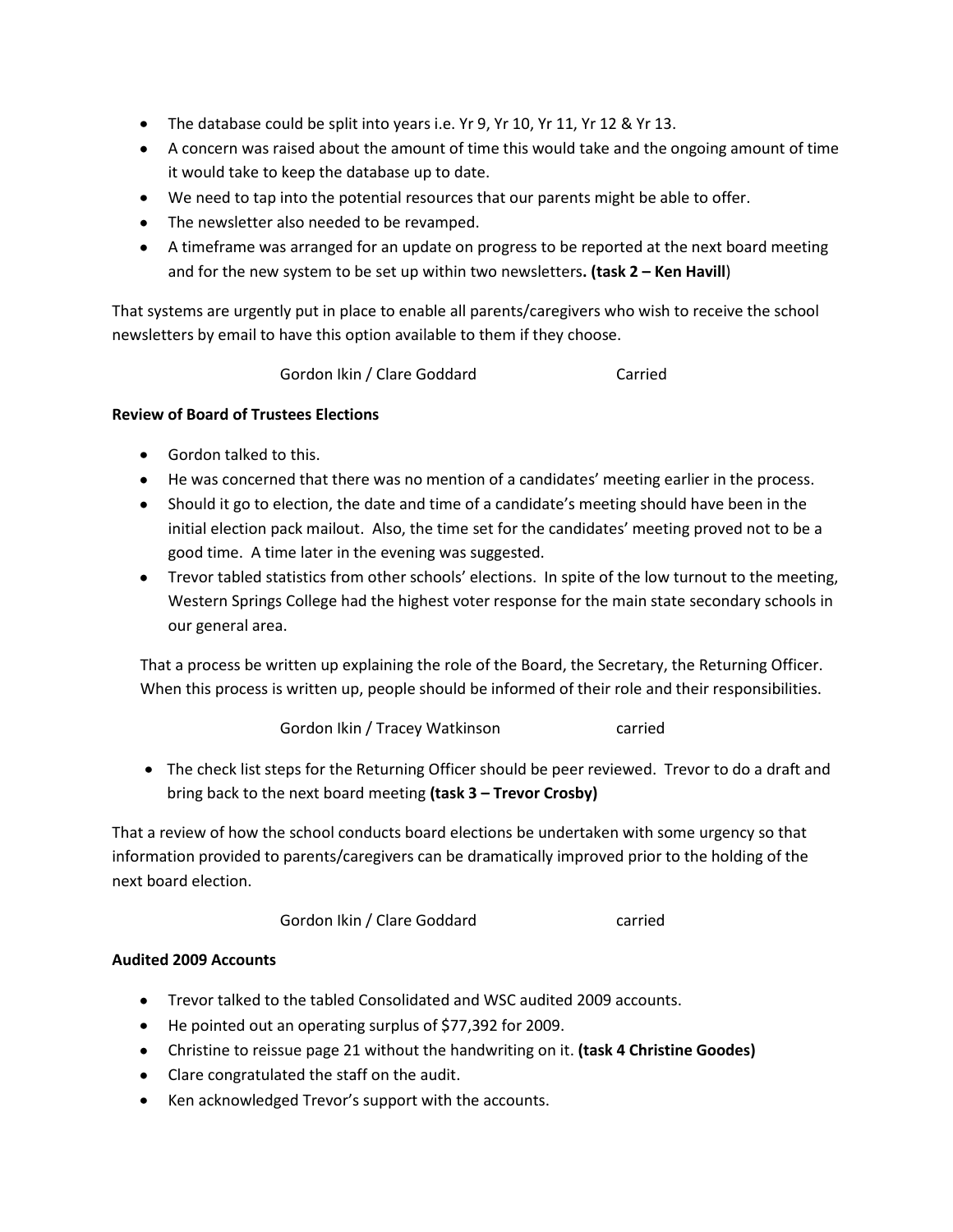That the board accepts the unqualified audited 2009 financial reports (WSC and Consolidated) and that the board receives the letter from the auditors.

Trevor Crosby / Clare Goddard carried

### **Credit Cards – Trevor Crosby**

• In her absence, Margot asked for all credit card spending to be within approved budget limits.

That the school credit card limits be set as \$10,000 for the principal, \$5,000 for the associate principal and \$7,500 for the international students director in line with other secondary schools.

Trevor Crosby / Nici Green carried

#### **7.35: Break**

### **5. Strategic Discussion – Ken Havill**

#### **Kick It Programme**

- Ken talked to the drug testing data and Student Reflections into Alcohol and Drug use.
- Trevor mentioned that he had updated the drug information pamphlet that goes out to parents.
- Discussion continued on what happens in the future to the information collected and given to Police and should we go ahead with the Kick It programme? How do we manage it?
- It was decided to go ahead with a trial period and a review in two years.

That the board endorse the proposal for a joint WSC and the NZ Policy drug prevention programme for two years after which there will be a review.

Ken Havill / Trevor **carried** 

### **6. Identifying Agenda Items for Next Meeting**

- **ERO Review:** There will be two meetings scheduled with the board during ERO visit. It was not mandatory that all trustees attend.
- **Health & Safety:** Gordon said we don't meet requirements. He talked to page 4 of a powerpoint presentation presented by the ERO team in May 2010 – 'How well does this school provide a safe environment and comply with legislation'? Our policy needs to be updated. He would like to see Health and Safety statistics at every board meeting. Ken said he receives a monthly report. Gordon would like us to enlist outside help for an audit. Ken will contact a suitable person and report back to next board meeting. **(task 5 – Ken Havill)**
- **10YPP:** Final report from Brett Archer due this Wednesday.